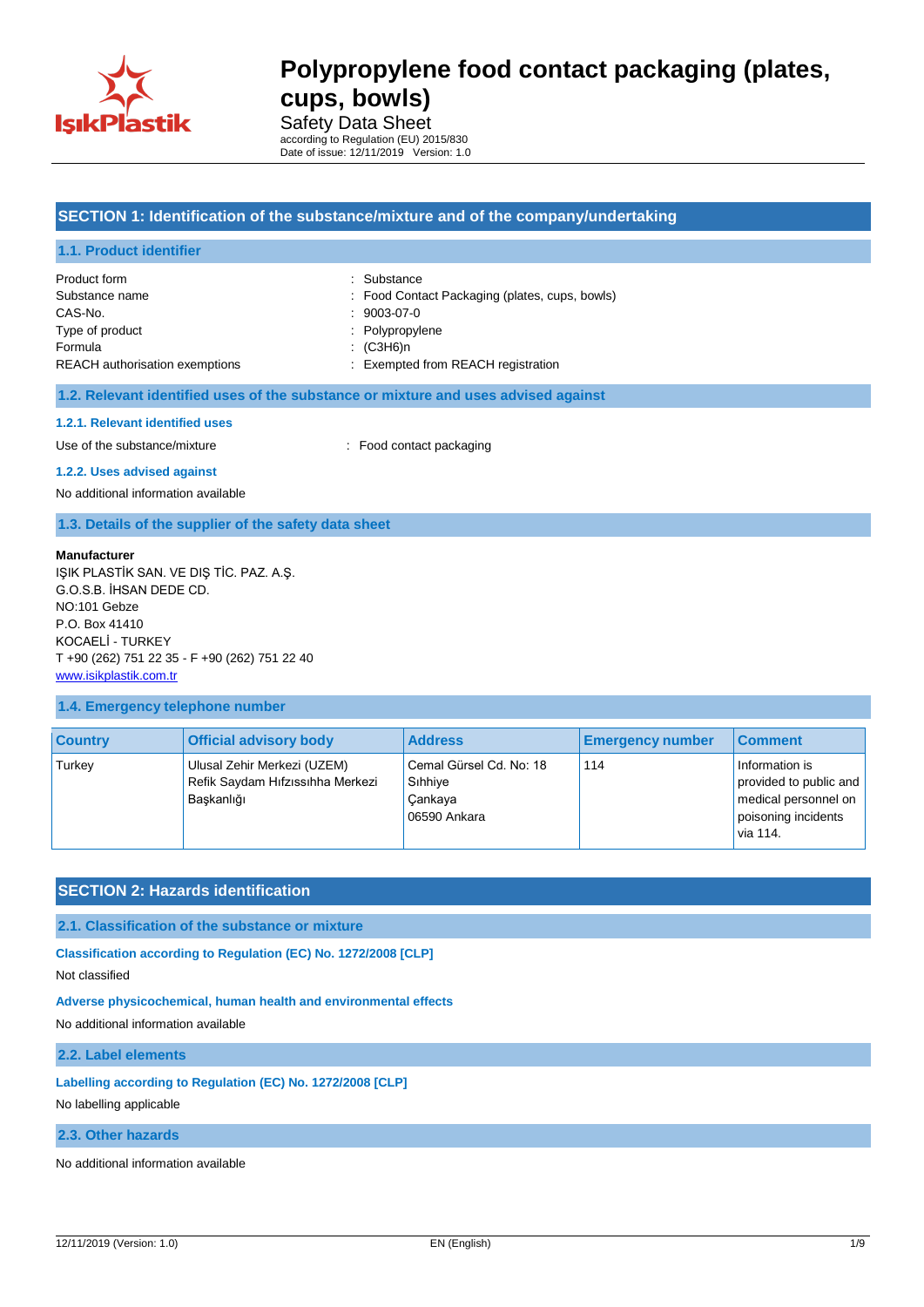Safety Data Sheet

according to Regulation (EU) 2015/830

| <b>SECTION 3: Composition/information on ingredients</b>      |                           |               |
|---------------------------------------------------------------|---------------------------|---------------|
| 3.1. Substances                                               |                           |               |
| Substance type<br>÷                                           | Polypropylene             |               |
| <b>Name</b>                                                   | <b>Product identifier</b> | $\frac{9}{6}$ |
| Polypropylene Food Contact Packaging (plates, cups,<br>bowls) | (CAS-No.) 9003-07-0       | >99.5         |
| 3.2. Mixtures                                                 |                           |               |

Not applicable

| <b>SECTION 4: First aid measures</b>                                                                                                                                   |                                                                                                                                                                                                                                                                                                                                                                                                                                                                                                                                      |  |  |  |
|------------------------------------------------------------------------------------------------------------------------------------------------------------------------|--------------------------------------------------------------------------------------------------------------------------------------------------------------------------------------------------------------------------------------------------------------------------------------------------------------------------------------------------------------------------------------------------------------------------------------------------------------------------------------------------------------------------------------|--|--|--|
| 4.1. Description of first aid measures                                                                                                                                 |                                                                                                                                                                                                                                                                                                                                                                                                                                                                                                                                      |  |  |  |
| First-aid measures general                                                                                                                                             | : If you feel unwell, seek medical advice.                                                                                                                                                                                                                                                                                                                                                                                                                                                                                           |  |  |  |
| First-aid measures after inhalation<br>First-aid measures after skin contact                                                                                           | : Remove the victim into fresh air. Respiratory problems: consult a doctor/medical service.<br>: Rinse with water. Soap may be used. Take victim to a doctor if irritation persists. In case of<br>burns: Wash immediately with lots of water (15 minutes)/shower. Remove clothing while<br>washing. Do not tear off solidified product from the skin. Do not remove clothing if it sticks to<br>the skin. Cover wounds with sterile bandage. Consult a doctor/medical service. If burned<br>surface > 10%: take victim to hospital. |  |  |  |
| First-aid measures after eye contact                                                                                                                                   | : Rinse with water. Remove contact lenses, if present and easy to do. Continue rinsing. Do<br>not apply neutralizing agents. Take victim to an ophthalmologist if irritation persists.                                                                                                                                                                                                                                                                                                                                               |  |  |  |
| First-aid measures after ingestion                                                                                                                                     | : Rinse mouth with water. Call Poison Information Centre (www.big.be/antigif.html). Consult a<br>doctor/medical service if you feel unwell.                                                                                                                                                                                                                                                                                                                                                                                          |  |  |  |
| 4.2. Most important symptoms and effects, both acute and delayed                                                                                                       |                                                                                                                                                                                                                                                                                                                                                                                                                                                                                                                                      |  |  |  |
| Symptoms/effects after inhalation<br>Symptoms/effects after skin contact<br>Symptoms/effects after eye contact<br>Symptoms/effects after ingestion<br>Chronic symptoms | : ON HEATING: Irritation of the respiratory tract.<br>: No effects known.<br>: Mechanical irritation. ON HEATING: Irritation of the eye tissue.<br>$\therefore$ No effects known.<br>: No effects known.                                                                                                                                                                                                                                                                                                                             |  |  |  |
| 4.3. Indication of any immediate medical attention and special treatment needed                                                                                        |                                                                                                                                                                                                                                                                                                                                                                                                                                                                                                                                      |  |  |  |

| <b>SECTION 5: Firefighting measures</b>                    |                                                                                                                                                                                       |
|------------------------------------------------------------|---------------------------------------------------------------------------------------------------------------------------------------------------------------------------------------|
| 5.1. Extinguishing media                                   |                                                                                                                                                                                       |
| suitable extinguishing media                               | : Quick-acting ABC powder extinguisher. Class A foam extinguisher. Water (quick-acting                                                                                                |
| Unsuitable extinguishing media                             | extinguisher, reel). Water. Class A foam.<br>Quick-acting BC powder extinguisher. Quick-acting CO2 extinguisher.                                                                      |
| 5.2. Special hazards arising from the substance or mixture |                                                                                                                                                                                       |
| Fire hazard                                                | : DIRECT FIRE HAZARD: Not easily combustible. In finely divided state: increased fire<br>hazard. INDIRECT FIRE HAZARD: Temperature above flashpoint: higher fire/explosion<br>hazard. |
| <b>Explosion hazard</b>                                    | DIRECT EXPLOSION HAZARD: Fine dust is explosive with air. INDIRECT EXPLOSION<br>HAZARD: Dust cloud can be ignited by a spark.                                                         |
| Hazardous decomposition products in case of fire           | : Upon combustion: CO and CO2 are formed.                                                                                                                                             |
| 5.3. Advice for firefighters                               |                                                                                                                                                                                       |
| Precautionary measures fire                                | : Exposure to fire/heat: keep upwind. Exposure to fire/heat: have neighbourhood close doors<br>and windows.                                                                           |
| Firefighting instructions                                  | Cool tanks/drums with water spray/remove them into safety.                                                                                                                            |
| 12/11/2019 (Version: 1.0)                                  | EN (English)<br>2/9                                                                                                                                                                   |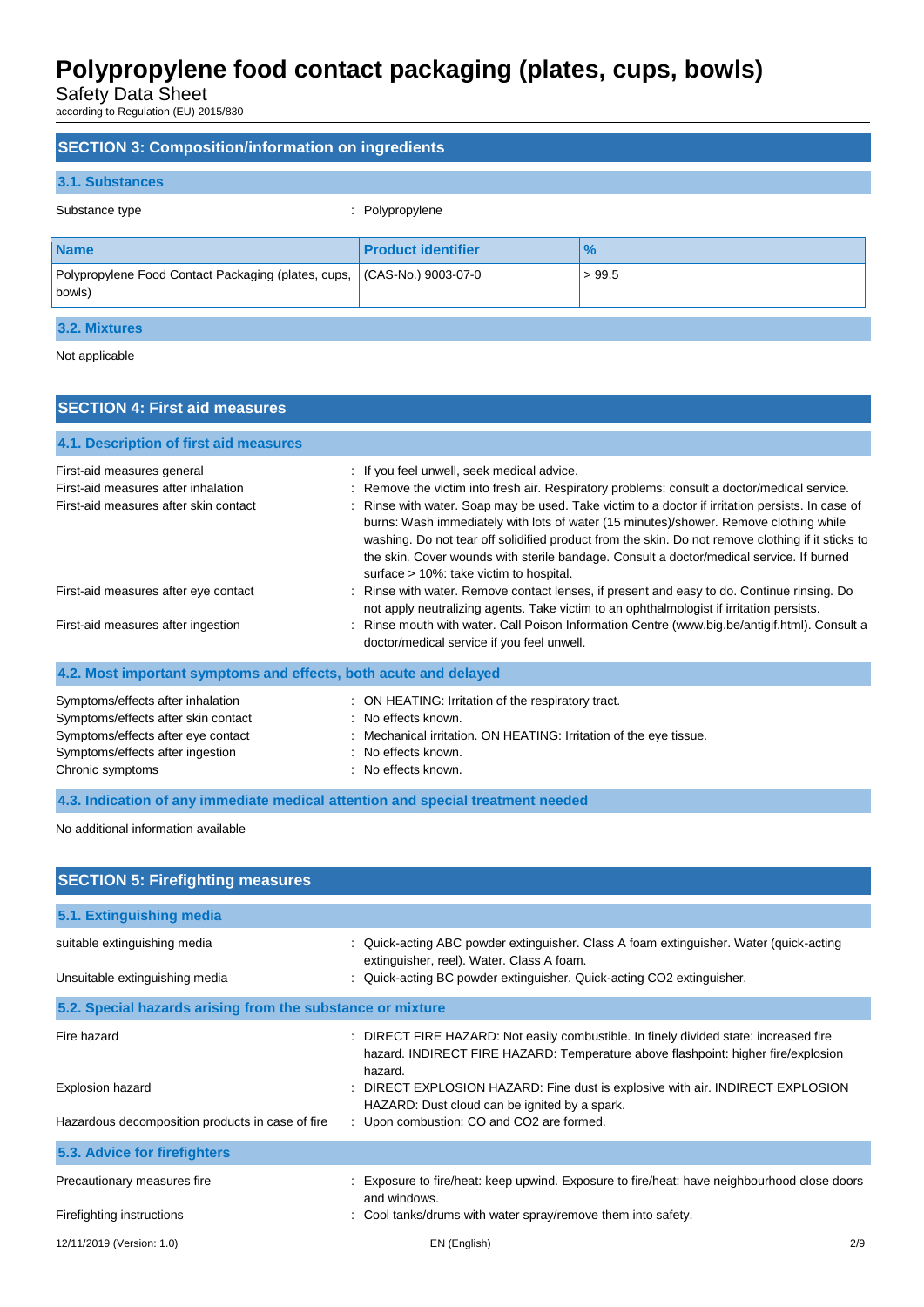Safety Data Sheet

according to Regulation (EU) 2015/830

Protection during firefighting  $\qquad \qquad$ : Heat/fire exposure: compressed air/oxygen apparatus.

| <b>SECTION 6: Accidental release measures</b>                                                                   |                                                                                                                                                                                                                                                                                                                                                                                                                                                                                                             |  |
|-----------------------------------------------------------------------------------------------------------------|-------------------------------------------------------------------------------------------------------------------------------------------------------------------------------------------------------------------------------------------------------------------------------------------------------------------------------------------------------------------------------------------------------------------------------------------------------------------------------------------------------------|--|
| 6.1. Personal precautions, protective equipment and emergency procedures                                        |                                                                                                                                                                                                                                                                                                                                                                                                                                                                                                             |  |
| 6.1.1. For non-emergency personnel                                                                              |                                                                                                                                                                                                                                                                                                                                                                                                                                                                                                             |  |
| Protective equipment<br><b>Emergency procedures</b>                                                             | : Gloves. Protective clothing. Dust cloud production: compressed air/oxygen apparatus.<br>: Mark the danger area. Prevent dust cloud formation, e.g. by wetting. No naked flames.<br>Wash contaminated clothes.                                                                                                                                                                                                                                                                                             |  |
| Measures in case of dust release                                                                                | : In case of dust production: keep upwind. Dust production: have neighbourhood close doors<br>and windows.                                                                                                                                                                                                                                                                                                                                                                                                  |  |
| 6.1.2. For emergency responders<br>No additional information available                                          |                                                                                                                                                                                                                                                                                                                                                                                                                                                                                                             |  |
| <b>6.2. Environmental precautions</b>                                                                           |                                                                                                                                                                                                                                                                                                                                                                                                                                                                                                             |  |
| No additional information available                                                                             |                                                                                                                                                                                                                                                                                                                                                                                                                                                                                                             |  |
| 6.3. Methods and material for containment and cleaning up                                                       |                                                                                                                                                                                                                                                                                                                                                                                                                                                                                                             |  |
| For containment<br>Methods for cleaning up                                                                      | : Contain released product, pump into suitable containers. Plug the leak, cut off the supply.<br>Knock down/dilute dust cloud with water spray. Provide equipment/receptacles with<br>earthing. Powdered form: no compressed air for pumping over spills.<br>: Prevent dust cloud formation. Scoop solid spill into closing containers. Powdered: do not<br>use compressed air for pumping over spills. Clean contaminated surfaces with an excess of<br>water. Wash clothing and equipment after handling. |  |
| <b>6.4. Reference to other sections</b>                                                                         |                                                                                                                                                                                                                                                                                                                                                                                                                                                                                                             |  |
| No additional information available                                                                             |                                                                                                                                                                                                                                                                                                                                                                                                                                                                                                             |  |
| <b>SECTION 7: Handling and storage</b>                                                                          |                                                                                                                                                                                                                                                                                                                                                                                                                                                                                                             |  |
| and the state of the state of the state of the state of the state of the state of the state of the state of the |                                                                                                                                                                                                                                                                                                                                                                                                                                                                                                             |  |

| 7.1. Precautions for safe handling                                |                                                                                                                                                                                                                                                                                                                                                                                                                                                                                                                                                          |
|-------------------------------------------------------------------|----------------------------------------------------------------------------------------------------------------------------------------------------------------------------------------------------------------------------------------------------------------------------------------------------------------------------------------------------------------------------------------------------------------------------------------------------------------------------------------------------------------------------------------------------------|
| Precautions for safe handling<br>Hygiene measures                 | Avoid raising dust. Take precautions against electrostatic charges. Keep away from naked<br>÷<br>flames/heat. In finely divided state: use spark-/explosionproof appliances. Finely divided:<br>keep away from ignition sources/sparks. Measure the concentration in the air regularly.<br>Carry operations in the open/under local exhaust/ventilation or with respiratory protection.<br>Comply with the legal requirements. Clean contaminated clothing. Powdered form: no<br>compressed air for pumping over.<br>: Observe normal hygiene standards. |
| 7.2. Conditions for safe storage, including any incompatibilities |                                                                                                                                                                                                                                                                                                                                                                                                                                                                                                                                                          |
| Heat and ignition sources<br>Storage area                         | : KEEP SUBSTANCE AWAY FROM: heat sources. ignition sources.<br>: Store in a cool area. Store in a dry area. Store in a dark area. Keep container in a well-<br>ventilated place. Provide the tank with earthing. Keep out of direct sunlight. Meet the legal<br>requirements.                                                                                                                                                                                                                                                                            |
| Special rules on packaging                                        | : SPECIAL REQUIREMENTS: closing. dry. clean. correctly labelled. meet the legal<br>requirements. Secure fragile packagings in solid containers.                                                                                                                                                                                                                                                                                                                                                                                                          |
| 7.3. Specific end use(s)                                          |                                                                                                                                                                                                                                                                                                                                                                                                                                                                                                                                                          |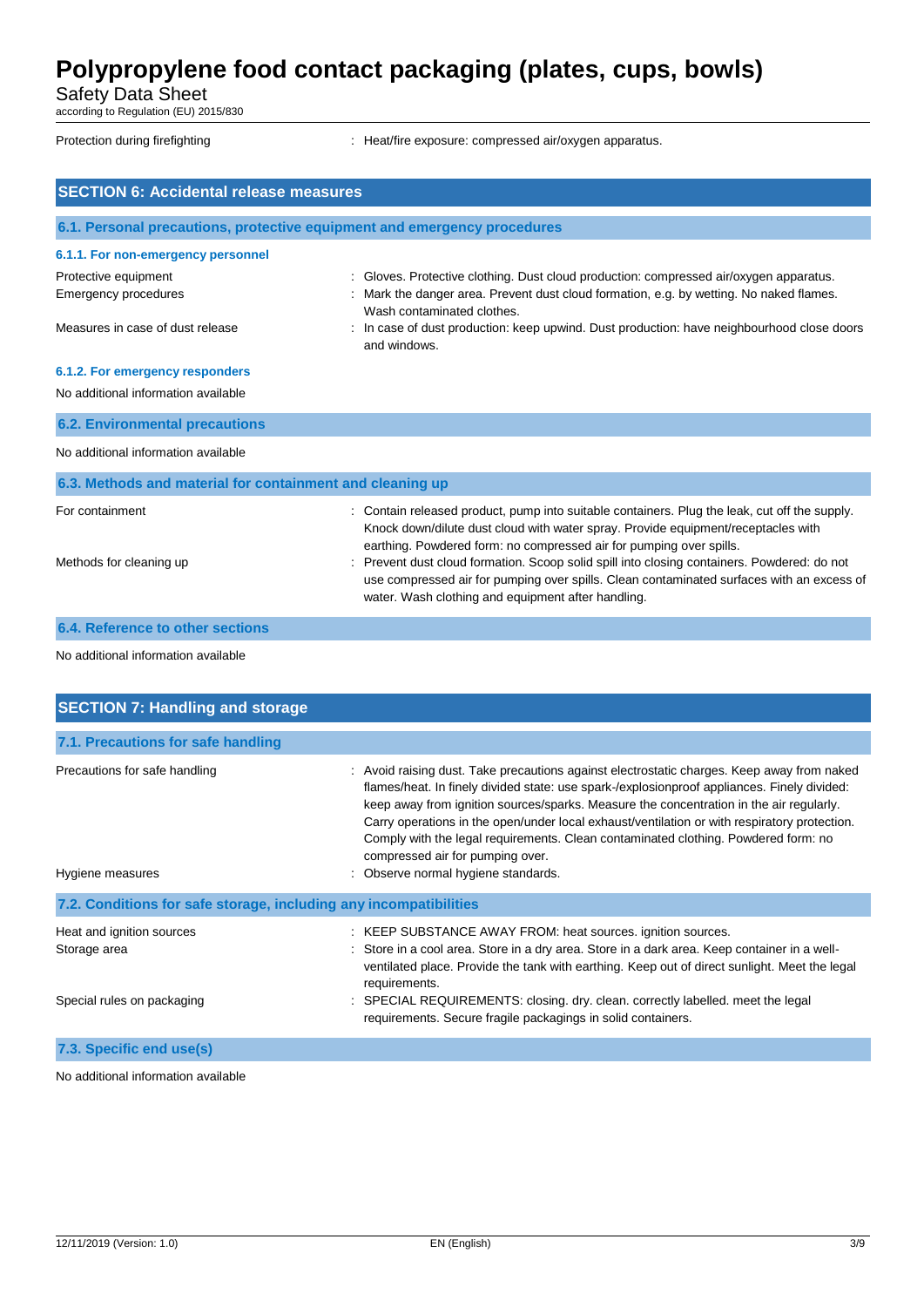Safety Data Sheet

according to Regulation (EU) 2015/830

| <b>SECTION 8: Exposure controls/personal protection</b><br><b>8.1. Control parameters</b> |                                                                                        |  |
|-------------------------------------------------------------------------------------------|----------------------------------------------------------------------------------------|--|
|                                                                                           | Polypropylene food contact packaging (plates, cups, bowls) (9003-07-0)                 |  |
| <b>Belgium - Occupational Exposure Limits</b>                                             |                                                                                        |  |
| Limit value (mg/m <sup>3</sup> )                                                          | $3$ mg/m <sup>3</sup><br>10 mg/ $m3$                                                   |  |
| <b>France - Occupational Exposure Limits</b>                                              |                                                                                        |  |
| VME (mg/m <sup>3</sup> )                                                                  | $10$ mg/m <sup>3</sup><br>$5 \text{ mg/m}^3$                                           |  |
| <b>United Kingdom - Occupational Exposure Limits</b>                                      |                                                                                        |  |
| WEL TWA (mg/m <sup>3</sup> )                                                              | 10 mg/ $m3$<br>$4$ mg/m <sup>3</sup>                                                   |  |
| <b>USA - ACGIH - Occupational Exposure Limits</b>                                         |                                                                                        |  |
| ACGIH TWA (mg/m <sup>3</sup> )                                                            | 3 mg/m <sup>3</sup> (Respirable fraction)<br>10 mg/m <sup>3</sup> (Inhalable fraction) |  |
| 8.2. Exposure controls                                                                    |                                                                                        |  |
| Hand protection:                                                                          |                                                                                        |  |
| Gloves                                                                                    |                                                                                        |  |
| Eye protection:                                                                           |                                                                                        |  |
| Safety glasses. In case of dust production: protective goggles                            |                                                                                        |  |
| Skin and body protection:                                                                 |                                                                                        |  |
| Protective clothing                                                                       |                                                                                        |  |
| <b>Respiratory protection:</b>                                                            |                                                                                        |  |
| Dust production: dust mask with filter type P1                                            |                                                                                        |  |
|                                                                                           |                                                                                        |  |

### **9.1. Information on basic physical and chemical properties**

| Physical state<br>Appearance               | : Solid<br>: Solid. |
|--------------------------------------------|---------------------|
| Molecular mass                             | : > 40              |
| Colour                                     | : Various.          |
| Odour                                      | Almost odourless.   |
| Odour threshold                            | : No data available |
| рH                                         | : No data available |
| Relative evaporation rate (butylacetate=1) | No data available   |
| Melting point                              | : 80 – 167 °C       |
| Freezing point                             | : No data available |
| Boiling point                              | : No data available |
| Flash point                                | $: > 221$ °C        |
| Auto-ignition temperature                  | $>$ 360 °C          |
| Decomposition temperature                  | : $>300\text{ °C}$  |
| Flammability (solid, gas)                  | No data available   |
| Vapour pressure                            | No data available   |
| Relative vapour density at 20 °C           | Not applicable      |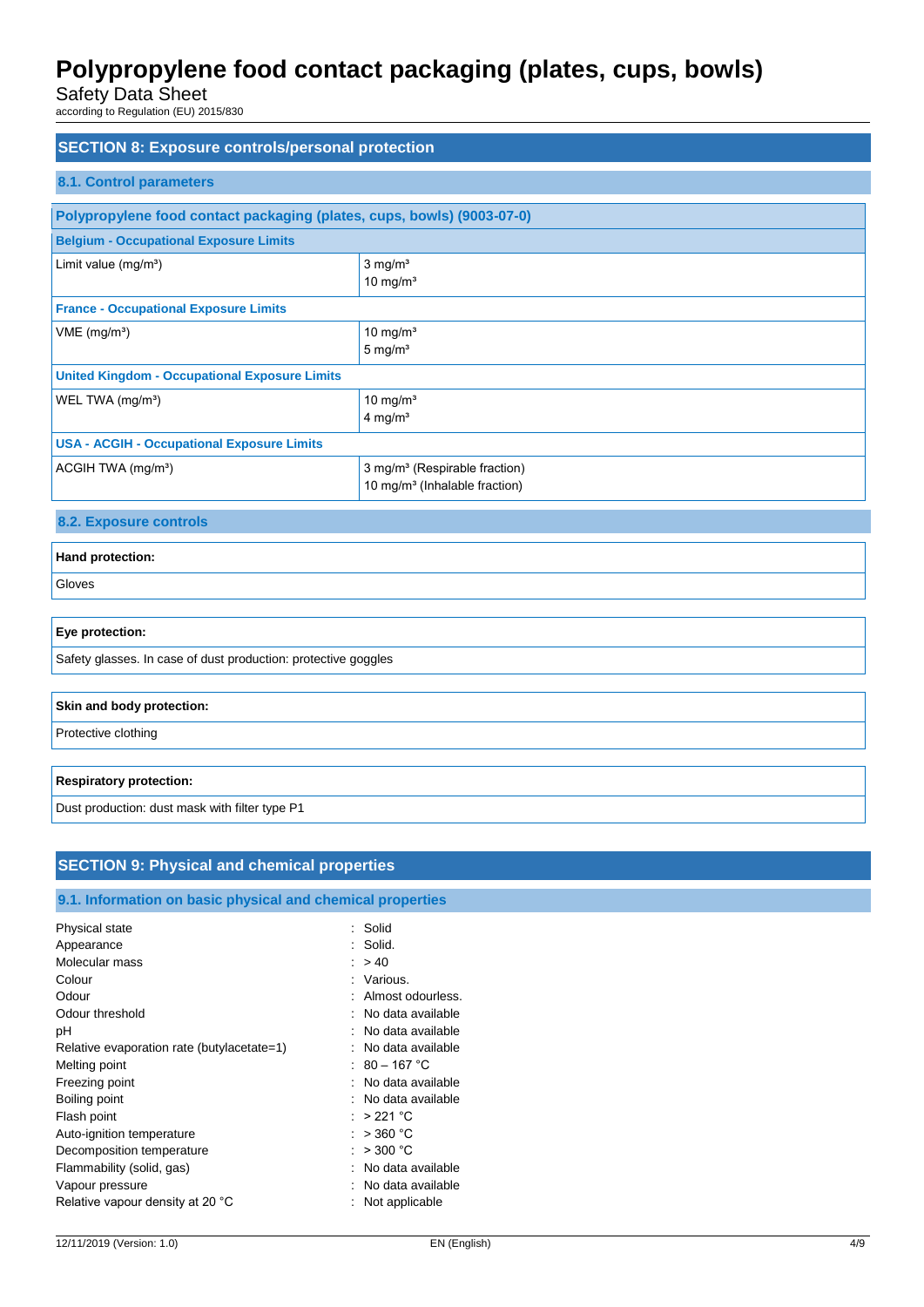Safety Data Sheet

according to Regulation (EU) 2015/830

| Relative density<br>Density<br>Solubility<br>Partition coefficient n-octanol/water (Log Pow)<br>Viscosity, kinematic<br>Viscosity, dynamic<br>Explosive properties<br>Oxidising properties<br><b>Explosion limits</b> | $0.86 - 0.93$<br>: $860 - 930$ kg/m <sup>3</sup><br>: Insoluble in water. Soluble in organic solvents.<br>Water: 0.01 g/100ml<br>: No data available<br>: No data available<br>: No data available<br>: No data available<br>: No data available<br>: No data available |
|-----------------------------------------------------------------------------------------------------------------------------------------------------------------------------------------------------------------------|-------------------------------------------------------------------------------------------------------------------------------------------------------------------------------------------------------------------------------------------------------------------------|
| 9.2. Other information                                                                                                                                                                                                |                                                                                                                                                                                                                                                                         |
| VOC content                                                                                                                                                                                                           | $\therefore$ 0 %                                                                                                                                                                                                                                                        |

Other properties **in the contract of the contract of the contract of the contract of the contract of the contract of the contract of the contract of the contract of the contract of the contract of the contract of the contr** 

| <b>SECTION 10: Stability and reactivity</b> |  |
|---------------------------------------------|--|
|---------------------------------------------|--|

### **10.1. Reactivity**

Decomposes on exposure to air: peroxidation resulting in increased fire or explosion risk. This reaction is accelerated on exposure to temperature rise and on exposure to light.

**10.2. Chemical stability**

Stable under normal conditions.

**10.3. Possibility of hazardous reactions**

No additional information available

**10.4. Conditions to avoid**

No additional information available

**10.5. Incompatible materials**

No additional information available

**10.6. Hazardous decomposition products**

No additional information available

| <b>SECTION 11: Toxicological information</b>                                                                                                 |                                                                                                  |  |
|----------------------------------------------------------------------------------------------------------------------------------------------|--------------------------------------------------------------------------------------------------|--|
| 11.1. Information on toxicological effects                                                                                                   |                                                                                                  |  |
| Acute toxicity (oral)<br>٠<br>Acute toxicity (dermal)<br>Acute toxicity (inhalation)                                                         | Not classified<br>Not classified<br>Not classified<br>÷                                          |  |
| Polypropylene food contact packaging (plates, cups, bowls) (9003-07-0)                                                                       |                                                                                                  |  |
| LD50 oral rat                                                                                                                                | $>$ 5000 mg/kg (Rat, Oral)                                                                       |  |
| LD50 dermal rabbit                                                                                                                           | > 2000 mg/kg (Rabbit, Dermal)                                                                    |  |
| Skin corrosion/irritation<br>Serious eye damage/irritation<br>Respiratory or skin sensitisation<br>Germ cell mutagenicity<br>Carcinogenicity | Not classified<br>÷<br>Not classified<br>÷<br>Not classified<br>Not classified<br>Not classified |  |

STOT-single exposure in the state of the state of the STOT-single exposure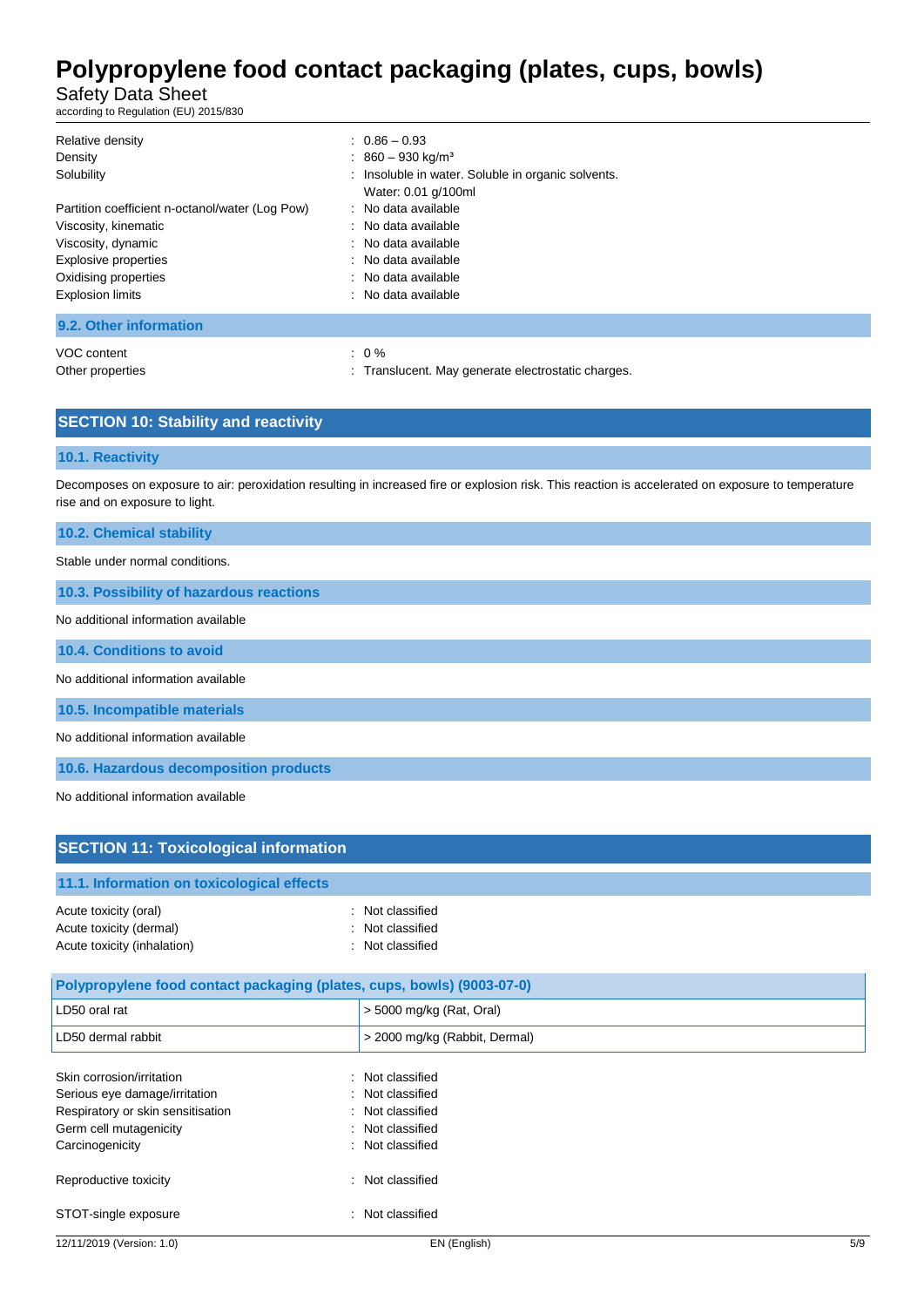Safety Data Sheet

according to Regulation (EU) 2015/830

| STOT-repeated exposure                                 | Not classified                                                                                                                                                                                                              |
|--------------------------------------------------------|-----------------------------------------------------------------------------------------------------------------------------------------------------------------------------------------------------------------------------|
| Aspiration hazard                                      | Not classified                                                                                                                                                                                                              |
| Potential adverse human health effects and<br>symptoms | : Non-toxic if swallowed (LD50 oral, rat $>$ 5000 mg/kg). Practically non-toxic in contact with<br>skin (LD50 skin > 2000 mg/kg). Not irritant to skin. Heated product causes burns. Not irritant<br>to respiratory organs. |

| <b>SECTION 12: Ecological information</b>                    |                                                                                                                                                                                                                                                                              |  |
|--------------------------------------------------------------|------------------------------------------------------------------------------------------------------------------------------------------------------------------------------------------------------------------------------------------------------------------------------|--|
| 12.1. Toxicity                                               |                                                                                                                                                                                                                                                                              |  |
| Ecology - general                                            | : Not classified as dangerous for the environment according to the criteria of Regulation (EC)<br>No 1272/2008.                                                                                                                                                              |  |
| Ecology - air                                                | : Not included in the list of substances which may contribute to the greenhouse effect (IPCC).<br>Not included in the list of fluorinated greenhouse gases (Regulation (EU) No 517/2014). Not<br>classified as dangerous for the ozone layer (Regulation (EC) No 1005/2009). |  |
| Ecology - water                                              | : Not harmful to aquatic organisms. Not harmful to fishes. No water pollutant (surface water).<br>Not harmful to bacteria.                                                                                                                                                   |  |
| Hazardous to the aquatic environment, short-term<br>(acute)  | : Not classified                                                                                                                                                                                                                                                             |  |
| Hazardous to the aquatic environment, long-term<br>(chronic) | : Not classified                                                                                                                                                                                                                                                             |  |

### **12.2. Persistence and degradability**

| Polypropylene food contact packaging (plates, cups, bowls) (9003-07-0)                                            |  |  |
|-------------------------------------------------------------------------------------------------------------------|--|--|
| Biodegradability in soil: no data available. Not readily biodegradable in water.<br>Persistence and degradability |  |  |
| 12.3. Bioaccumulative potential                                                                                   |  |  |

| Polypropylene food contact packaging (plates, cups, bowls) (9003-07-0) |                      |  |
|------------------------------------------------------------------------|----------------------|--|
| Bioaccumulative potential                                              | Not bioaccumulative. |  |
|                                                                        |                      |  |
| 12.4. Mobility in soil                                                 |                      |  |
| No additional information available                                    |                      |  |
| 12.5. Results of PBT and vPvB assessment                               |                      |  |

No additional information available

**12.6. Other adverse effects**

| <b>SECTION 13: Disposal considerations</b> |                                                                                                                                                                                                                                                                                                  |  |
|--------------------------------------------|--------------------------------------------------------------------------------------------------------------------------------------------------------------------------------------------------------------------------------------------------------------------------------------------------|--|
| 13.1. Waste treatment methods              |                                                                                                                                                                                                                                                                                                  |  |
| Product/Packaging disposal recommendations | : Remove waste in accordance with local and/or national regulations. Recycle/reuse. Remove<br>to an authorized dump (Class II). Remove to an authorized incinerator equipped with an<br>afterburner and a flue gas scrubber with energy recovery. Dissolve or mix with a<br>combustible solvent. |  |
| Additional information                     | : Can be considered as non hazardous waste according to Directive 2008/98/EC, as<br>amended by Regulation (EU) No 1357/2014 and Regulation (EU) No 2017/997.                                                                                                                                     |  |
| European List of Waste (LoW) code          | $: 150102$ - plastic packaging<br>07 02 99 - wastes not otherwise specified                                                                                                                                                                                                                      |  |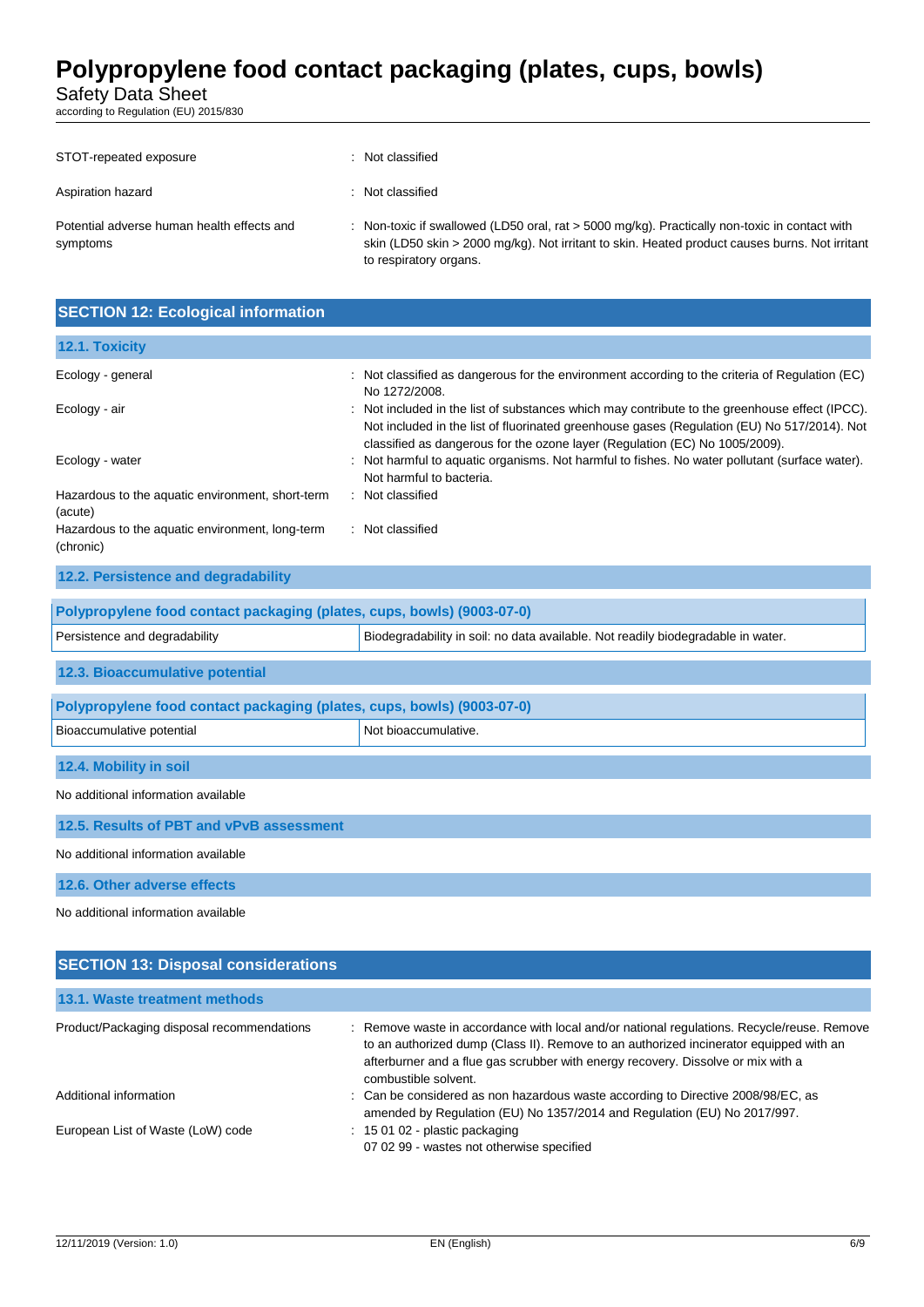Safety Data Sheet

according to Regulation (EU) 2015/830

### **SECTION 14: Transport information**

### In accordance with ADR / RID / IMDG / IATA / ADN

| <b>ADR</b>                         | <b>IMDG</b>                            | <b>IATA</b>    | <b>ADN</b>     | <b>RID</b>     |
|------------------------------------|----------------------------------------|----------------|----------------|----------------|
| 14.1. UN number                    |                                        |                |                |                |
| Not applicable                     | Not applicable                         | Not applicable | Not applicable | Not applicable |
| 14.2. UN proper shipping name      |                                        |                |                |                |
| Not applicable                     | Not applicable                         | Not applicable | Not applicable | Not applicable |
| 14.3. Transport hazard class(es)   |                                        |                |                |                |
| Not applicable                     | Not applicable                         | Not applicable | Not applicable | Not applicable |
| 14.4. Packing group                |                                        |                |                |                |
| Not applicable                     | Not applicable                         | Not applicable | Not applicable | Not applicable |
| <b>14.5. Environmental hazards</b> |                                        |                |                |                |
| Not applicable                     | Not applicable                         | Not applicable | Not applicable | Not applicable |
|                                    | No supplementary information available |                |                |                |

### **14.6. Special precautions for user**

**Overland transport** Not applicable **Transport by sea** Not applicable **Air transport** Not applicable **Inland waterway transport** Not applicable **Rail transport** Not applicable

**14.7. Transport in bulk according to Annex II of Marpol and the IBC Code**

#### Not applicable

### **SECTION 15: Regulatory information**

**15.1. Safety, health and environmental regulations/legislation specific for the substance or mixture**

 $\therefore$  0 %

### **15.1.1. EU-Regulations**

#### No REACH Annex XVII restrictions

Polypropylene food contact packaging (plates, cups, bowls) is not on the REACH Candidate List

Polypropylene food contact packaging (plates, cups, bowls) is not on the REACH Annex XIV List

Polypropylene food contact packaging (plates, cups, bowls) is not subject to Regulation (EU) No 649/2012 of the European Parliament and of the Council of 4 july 2012 concerning the export and import of hazardous chemicals.

Polypropylene food contact packaging (plates, cups, bowls) is not subject to Regulation (EU) No 2019/1021 of the European Parliament and of the Council of 20 June 2019 on persistent organic pollutants

| VOC content |  |  |
|-------------|--|--|
|             |  |  |

### **15.1.2. National regulations**

**Germany**

| Observe restrictions according Act on the Protection of Working Mothers (MuSchG)   |
|------------------------------------------------------------------------------------|
| Observe restrictions according Act on the Protection of Young People in Employment |
| (JArbSchG)                                                                         |
| : WGK nwg, Non-hazardous to water                                                  |
| : Is not subject of the Hazardous Incident Ordinance $(12. \text{BlmSchV})$        |
|                                                                                    |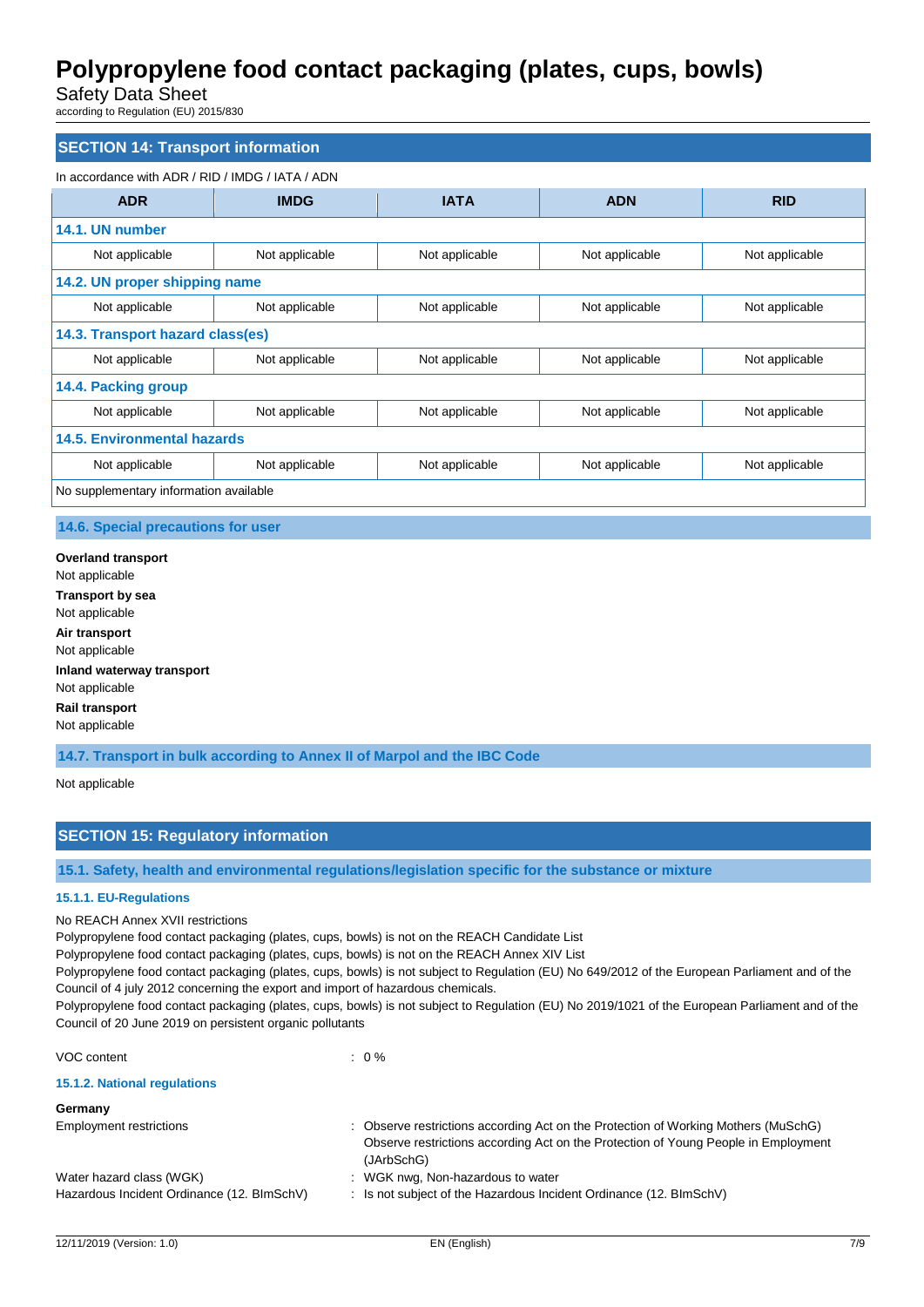Safety Data Sheet

according to Regulation (EU) 2015/830

| Technical Instructions on Air Quality Control (TA<br>Luft) | : 5.2.1 Total Dust, including Micro Dust |
|------------------------------------------------------------|------------------------------------------|
| <b>Netherlands</b>                                         |                                          |
| SZW-lijst van kankerverwekkende stoffen                    | : The substance is not listed            |
| SZW-lijst van mutagene stoffen                             | : The substance is not listed            |
| NIET-limitatieve lijst van voor de voortplanting           | : The substance is not listed            |
| giftige stoffen - Borstvoeding                             |                                          |
| NIET-limitatieve lijst van voor de voortplanting           | $\therefore$ The substance is not listed |
| giftige stoffen - Vruchtbaarheid                           |                                          |
| NIET-limitatieve lijst van voor de voortplanting           | : The substance is not listed            |
| giftige stoffen – Ontwikkeling                             |                                          |
|                                                            |                                          |
| 15.2. Chemical safety assessment                           |                                          |

No additional information available

### **SECTION 16: Other information**

| <b>Abbreviations and acronyms:</b> |                                                                                                   |
|------------------------------------|---------------------------------------------------------------------------------------------------|
| <b>ADN</b>                         | European Agreement concerning the International Carriage of Dangerous Goods by Inland Waterways   |
| <b>ADR</b>                         | European Agreement concerning the International Carriage of Dangerous Goods by Road               |
| ATE                                | <b>Acute Toxicity Estimate</b>                                                                    |
| <b>BCF</b>                         | <b>Bioconcentration factor</b>                                                                    |
| CAS                                | Chemical Abstracts Service (division of the American Chemical Society)                            |
| <b>CLP</b>                         | Classification Labelling Packaging Regulation; Regulation (EC) No 1272/2008                       |
| <b>DMEL</b>                        | Derived Minimal Effect level                                                                      |
| <b>DNEL</b>                        | Derived-No Effect Level                                                                           |
| <b>EC50</b>                        | Median effective concentration                                                                    |
| <b>IARC</b>                        | International Agency for Research on Cancer                                                       |
| <b>IATA</b>                        | International Air Transport Association                                                           |
| <b>IMDG</b>                        | International Maritime Dangerous Goods                                                            |
| <b>LC50</b>                        | Median lethal concentration                                                                       |
| LD50                               | Median lethal dose                                                                                |
| <b>LOAEL</b>                       | Lowest Observed Adverse Effect Level                                                              |
| <b>NOAEC</b>                       | No-Observed Adverse Effect Concentration                                                          |
| <b>NOAEL</b>                       | No-Observed Adverse Effect Level                                                                  |
| <b>NOEC</b>                        | No-Observed Effect Concentration                                                                  |
| <b>OECD</b>                        | Organisation for Economic Co-operation and Development                                            |
| <b>PBT</b>                         | <b>Persistent Bioaccumulative Toxic</b>                                                           |
| <b>PNEC</b>                        | <b>Predicted No-Effect Concentration</b>                                                          |
| Pow (log)                          | n-octanol/water partition coefficient                                                             |
| <b>REACH</b>                       | Registration, Evaluation, Authorisation and Restriction of Chemicals Regulation (EC) No 1907/2006 |
| <b>RID</b>                         | Regulations concerning the International Carriage of Dangerous Goods by Rail                      |
| <b>SDS</b>                         | Safety Data Sheet                                                                                 |
| <b>STP</b>                         | Sewage treatment plant                                                                            |
| <b>TLM</b>                         | Median Tolerance Limit                                                                            |
|                                    |                                                                                                   |